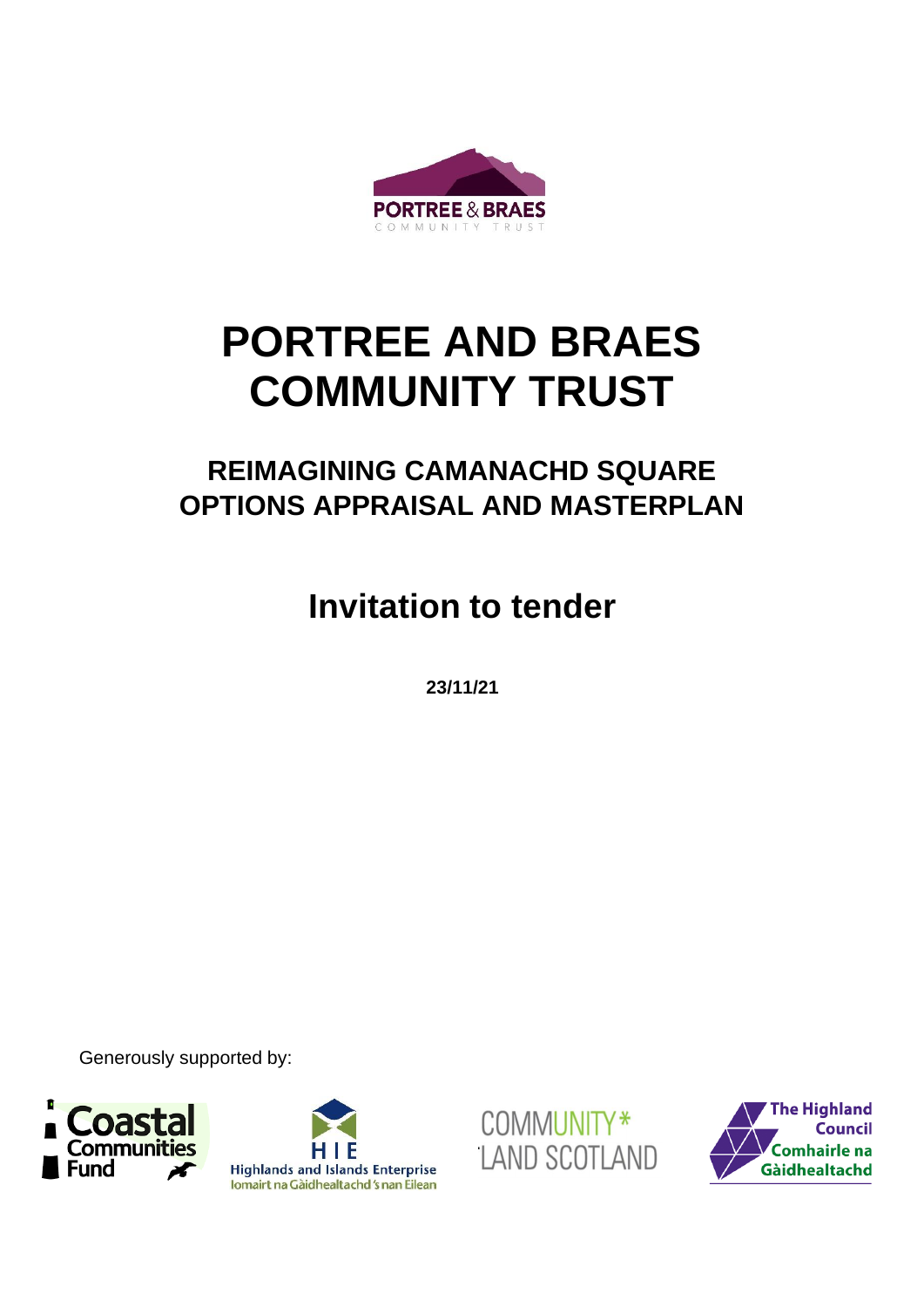# **About the Client**

The Portree and Braes Community Trust (PBCT) was established in 2016 and is led by a volunteer Board of Trustees, currently numbering 15, who collectively have a broad experience of both business and community enterprises. PBCT has over 400 members.

PBCT exist to conduct activities which benefit the community within the geographic area of Portree and Braes as defined by the community council boundary.

Relevant objectives, extracted from PBCT's constitution include:

- I. To advance and promote community development by the regeneration of the Portree and Braes area, including the maintenance or improvement of the physical, social, and economic infrastructure and by assisting people who are at a disadvantage due to their social and economic circumstances.
- II. To preserve, conserve, restore and improve the environment.
- III. To promote, establish, operate and/ or support other schemes and projects with similar charitable purposes for the benefit of the community of Portree and Braes.

PBCT has successfully undertaken a number of projects in recent years:

- Management of the local helipad facility since 2015
- Public toilet facility opened in 2017
- Community skate ramp facility opened in 2017
- Local Development Officer appointed in June 2018
- North Skye Health and Wellbeing Development Officer appointed in 2019
- £90k grant awarded from The Scottish Land Fund to purchase a disused tennis and squash court site in 2019
- £300k grant from the Rural Tourism Infrastructure Fund awarded to develop a community owned carpark in 2019
- "Light Up Portree" programme of community events delivered from 2019 onwards. Over £50k raised.
- £37,666 awarded from The Scottish Land Fund to purchase and develop a community woodland site and adjacent amenity ground in 2021.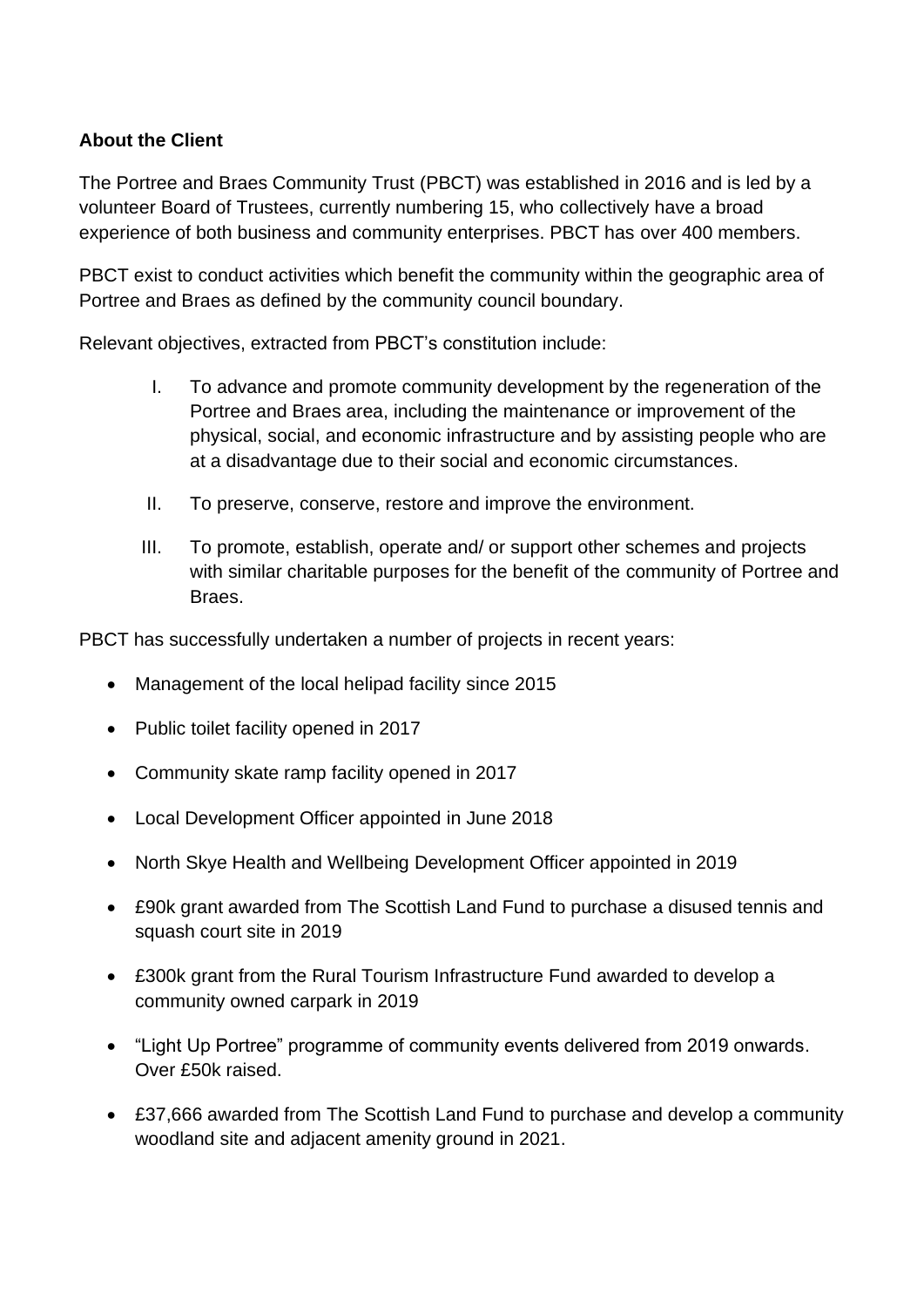# **Project Background**

Camanachd Square is an area near the centre of Portree which serves as a hub for sports and recreation. The Community Centre, King George the V Playing Fields, old swimming pool site (now tarmacked), playpark, nursery, and multi-use games area (known as the Red Pitch) are located in this area. There is also free parking incorporating a nursery drop off zone area. The area is a 2-minute walk from Somerled Square in the centre of the village and is surrounded by both housing and woodland.



The community facilities in Camanachd Square are owned, leased and maintained by multiple organisations:

• The Community Centre building and car parking to the east of the building are owned by the Portree Community Centre Association (PCCA), who are interested in transferring these assets to PBCT. The majority of ground that the community centre is built on is leased by The Portree Community Centre Association from the Highland Council.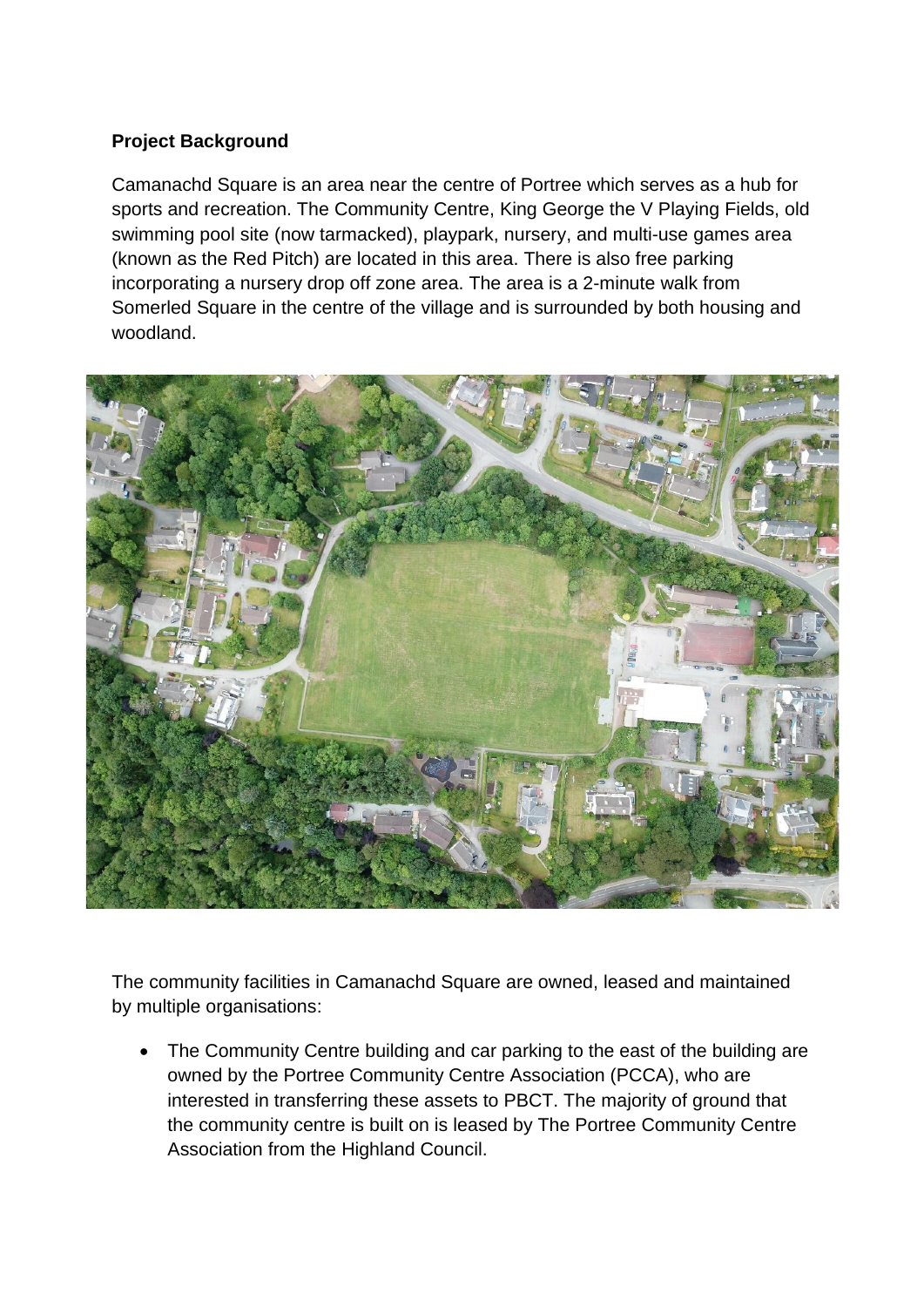- Fearann Eilean Iarmain own the King George V playing fields and periphery land and are interested in selling this land to PBCT once the boundaries of the site can be confirmed. The playing field is currently leased by The Highland Council, managed by High-Life Highland and partly maintained by PBCT.
- The Red Pitch is owned by The Highland Council, managed by High-Life Highland and used by PBCT to site a community skate park facility.
- The Highland Council own the Old Swimming Pool Site. PBCT have submitted an expression of interest regarding an asset transfer of this site.
- The Highland Council own and maintain the Playpark adjacent to the King George V Playing Field.
- The Portree Nursery site is owed by the Highland Council and leased by a Portree Nursery, a charitable organisation.

Community facilities in this area generally suffer from a lack of maintenance or development and PBCT believe that this is in part due to complexities in land ownership and the absence of an overarching plan for the area:

- The Community Centre building, which contains the hall with the largest standing capacity on the island, is owned by the PCCA and was built in 1996. The building has been partially closed since 2018. A condition report recently outlined that the building requires around £200,000 of upgrades.
- The playpark, "Red Pitch", playing fields, surrounding landscaping and path network, which are managed by The Highland Council and Hi-life Highland, receive only occasional maintenance due to budget constraints. Volunteers are required to undertake regular maintenance work to ensure these spaces are suitable for public use.
- The Nursery site is owned by the Highland Council and leased by Portree Nursery. This facility is well maintained however discussions have taken place previously about what opportunities might exist to expand this facility to create more space for this service.

PBCT believe that there is potential to maximise the benefit of these lands and buildings to the community under ownership of the trust. An options appraisal, masterplan and associated business plan are now being commissioned to assess development options and ultimately unlock opportunities for the trust and other stakeholders to deliver a phased regeneration of Portree Community Centre and surrounding lands.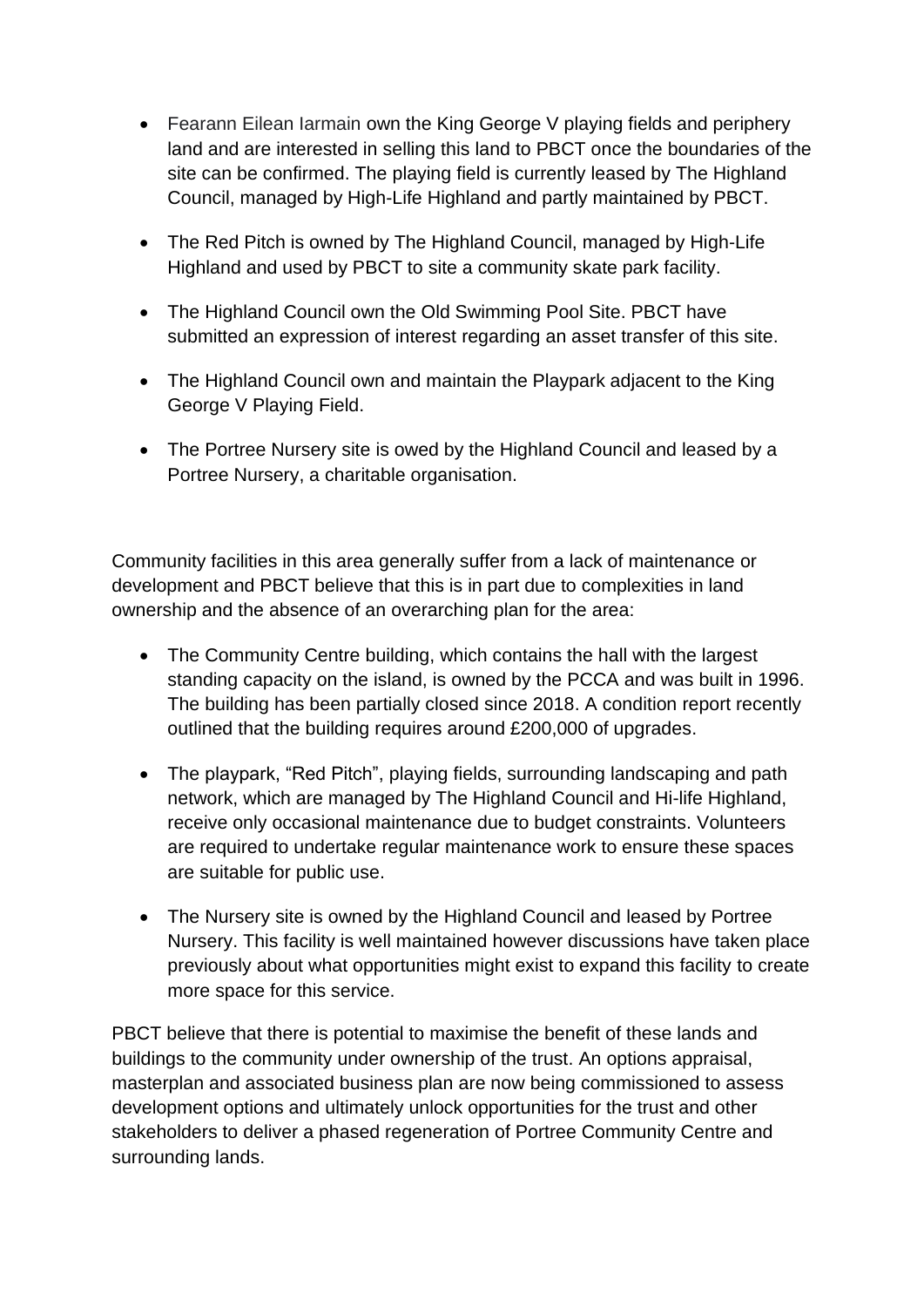# **Purpose of the contract**

The aim of this commission is to assist PBCT in the development of the below project. This work can be broken down into two parts as follows:

# **PART 1**

To work closely with PBCT and identified stakeholders to deliver an Options Appraisal which considers the potential future use of different areas of land and buildings within the geographical scope of the project area. This study will primarily explore opportunities to redevelop the Portree Community Centre and identified adjacent lands in the Camanachd Square area, under ownership of the PBCT.

The Options Appraisal will involve a detailed study of the site, its ownership, occupancy, existing and potential uses, layouts and configuration. Then considering community aspirations and potential development opportunities, suggest and assess the options available to PBCT. More specifically the Options Appraisal will:

- Identify zoning of activity
- Encourage efficient use of resources
- Identify key issues and constraints
- Identify practical ideas and options to deliver the requirements
- Define the benefits of each proposed use. Benefits should be defined as: financial, social, economic, environmental
- Provide instruction to proceed or not to part 2.

#### **PART 2**

Following this analysis process and instruction from the Board as regards which option is to be developed into an overall Masterplan and Business Plan for Camanachd Square, consultants will:

- Develop a physical Masterplan
- Prepare an outline cost of the development, as well as outline cost and revenue implications
- Identify any phasing of the various sub-projects within the overall development to facilitate investment (e.g., secure grant funding within available timing, land preparation, etc.)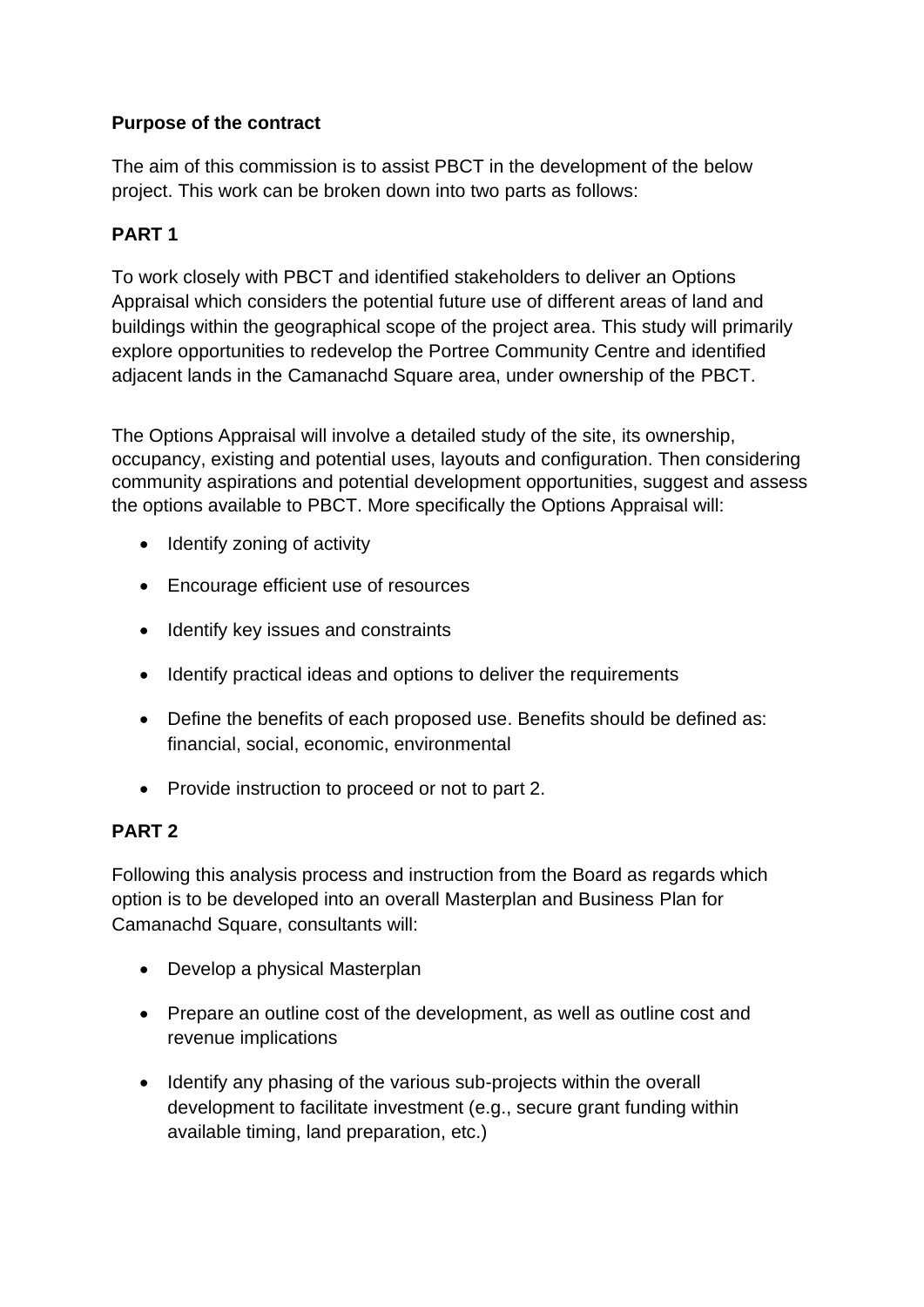The geographic scope of the project will include:

- Portree Community Centre including original garage, storeroom, toilet block and changing rooms
- The King George the V Playing Field and periphery grounds
- The old swimming pool site
- The Red Pitch
- The playpark adjoining the King George V Playing Field
- Adjacent car parks to the north and east of the community centre building.
- Portree Nursery site

# **Proposed development of the area**

Several studies have to date been undertaken which propose development options for the Camanachd Square area. The consultancy team should consolidate, review and expand on the information and ideas that have previously been outlined in the following studies:

- Portree Development Ideas Study, 2016, commissioned by the Lochalsh and Skye Housing Association and delivered by Rural Design
- The feasibility study for the acquisition of land owned by Fearann Eilean Iarmain in Portree, 2018, commissioned by Portree and Braes Community Trust and delivered by Faye Macleod, Calum Macleod & Duncan Macpherson
- The Portree Parking Study, 2018, commissioned by the Lochalsh and Skye Housing Association and delivered by The Highland Council in partnership with relevant organisations
- Portree Community Centre Condition Report, 2020, commissioned by Portree Community Centre Association and delivered by Glyn Young Associates
- Portree and Braes Community Conversations Project Report, 2016, commissioned by The Skye and Lochalsh Council for Voluntary Organisations
- Valuation Report for King George V playing fields and surrounding lands, 2019, commissioned by PBCT and delivered by District Valuer Services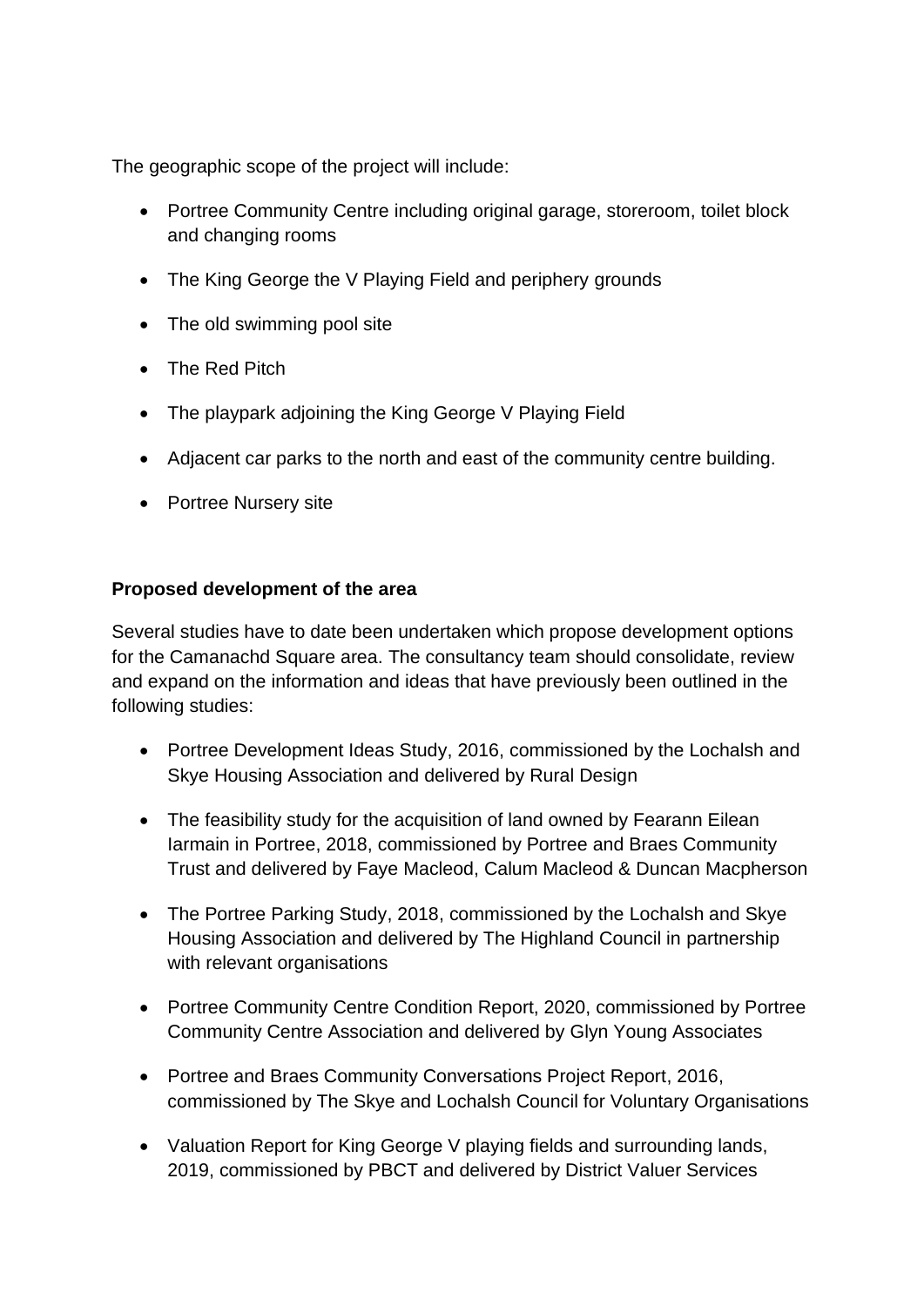• Other relevant studies which will be outlined by the PBCT

The consultancy team should also refer to the outcomes for people and place that are highlighted in the Skye and Raasay Future Plan (2021) and explore opportunities to deliver these outcomes for Portree and Braes. PBCT expect that the Reimagining Camanachd Square project will, for example:

- Assess opportunities to support The Highland Council's commitment to achieving a carbon neutral Highlands by 2025. This could be achieved through the use of green technologies and, for example, installing ground source heating under the playing fields to heat adjacent community buildings.
- Identify where there are opportunities to create employment and attract enterprises and organisations to the area. This could potentially be achieved through the creation of business units.
- Assess opportunities for relevant organisations to reduce costs, encourage collaboration and improve access to quality facilities. This could be achieved for example through relocating organizations and services to a redesigned community hub facility.
- Assess opportunities to create additional housing in the area meeting the need for housing for key workers and others.
- Identify opportunities for the community to create a sustainable income which will support the continued development and management of community owned facilities.
- Identify opportunities for community capacity building through engaging local people to develop and deliver projects.
- Explore opportunities for promoting sustainable tourism. This could be achieved for example through the creation of an e-bike distribution hub.
- Identify opportunities for improving access to culture, including Gaelic culture, and sports. This could be achieved for example through the creation of additional facilities such as a running track and/or through creating suitable spaces for relevant cultural organizations to engage with the local community.
- Consider how to meet the social, economic, cultural, and environmental needs of a growing population - as a result of proposed housing developments Portree's population is expected to grow by approximately 25% over the coming decade.

The PBCT has to date been in discussion with the Portree Tennis and Squash Club, The Portree Youth Club, Portree Football club, The Skye and Lochalsh Running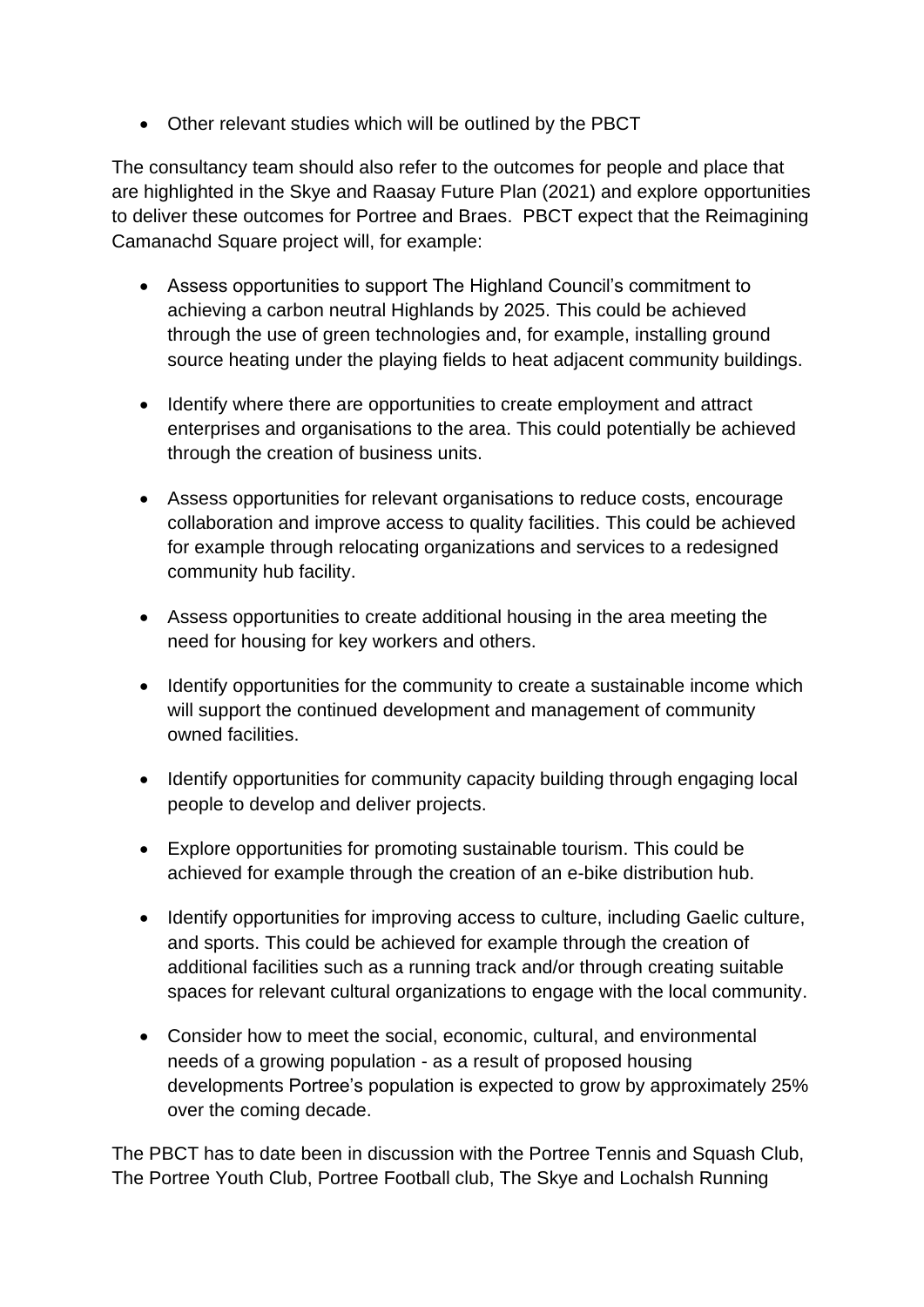Club, Skye Events, The Portree Community Centre Association, Portree Nursery, The Men's Shed and local arts organisation Atlas Arts about how to improve land and buildings in this area for the benefit of the community. The Trust has also been working closely with the local Council, Highlands & Islands Enterprise and Lochalsh and Skye Housing Association to deliver community benefit projects. The PBCT's future strength will come from building on these partnerships to ensure that plans are delivered in a collaborative manner.

# **Management and outputs of the contract**

The successful applicant will report to the PBCT board throughout the contract on a regular basis to be agreed with this group and it would be expected that there will be at least monthly meetings during the contract period. These meetings could be delivered virtually or face – to face. PBCT would like to keep the environmental impact of the project to a minimum by reducing unnecessary long-distance travel.

The principal outputs will be:

1. Draft & final Options Analysis with executive summary

2. Draft & final Masterplan and supporting Business Case with executive summary

Written reports should include:

- A project background
- A description of the current issues faced by the Portree and Braes community
- A description of the community's vision for Portree Community Centre and adiacent lands in the Camanachd Square area
- A description of the client's involvement
- A description of the key stakeholder's involvement
- Maps and concept drawings demonstrating an outline of the proposed capital works
- Justification for the proposed capital works including an outline of the potential social, economic and environmental benefits to Portree, Skye and the wider Highlands and Islands
- Indicative high-level costs for the proposed capital works
- Outline indicative revenue and expenditure for each development
- An indicative timeline for strategic developments

Milestone deliverables:

- Pre-start meeting with steering group
- Preparation of a project inception report, including consultation plan,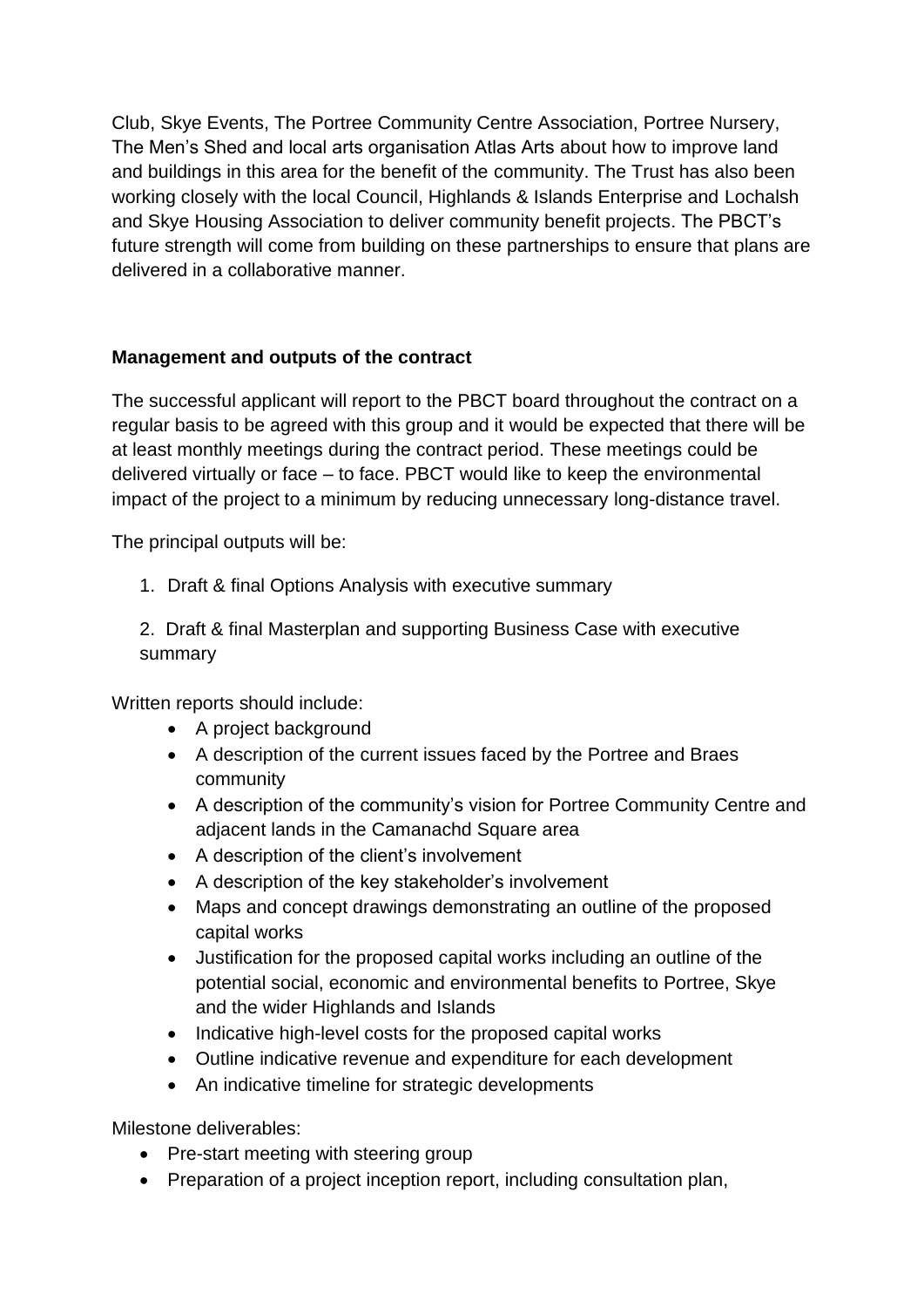programme and milestones

- Completion of part 1 draft report
- Completion of part 1 final report
- Project meeting to review report and outline preferred option for investment case and stop gate
- If commissioned, completion of part 2 draft report
- Completion of final part 2 report

The commission will be managed by PBCT, and outputs outlined above should be submitted to Fiona Thomson, Development Officer, as follows:

- Three hard copies of the draft and final plans will be required, as well as in electronic format
- Concept designs in a format to be agreed
- A summary of the business plan, less than two A4 pages in size, will be provided for the purpose of informing the public and members of PBCT

The information gathered during the commission, including draft and final reports, shall remain the sole property of PBCT.

#### **Key Skills**

It is anticipated that a multidisciplinary team will be required to deliver this project, including:

a) Consultant/s with experience in community consultation. feasibility and business planning.

b) Architect/s.

c) Quantity Surveyor/s.

The consultancy team will be required to demonstrate skills and experience in the following:

- Significant experience of working with communities, including consultation and engagement for community building projects
- Collaborative team working and communication skills
- Proven ability to research and produce clear, well written business plans to be used in support of funding applications
- Knowledge of relevant funding streams
- Knowledge of relevant green technologies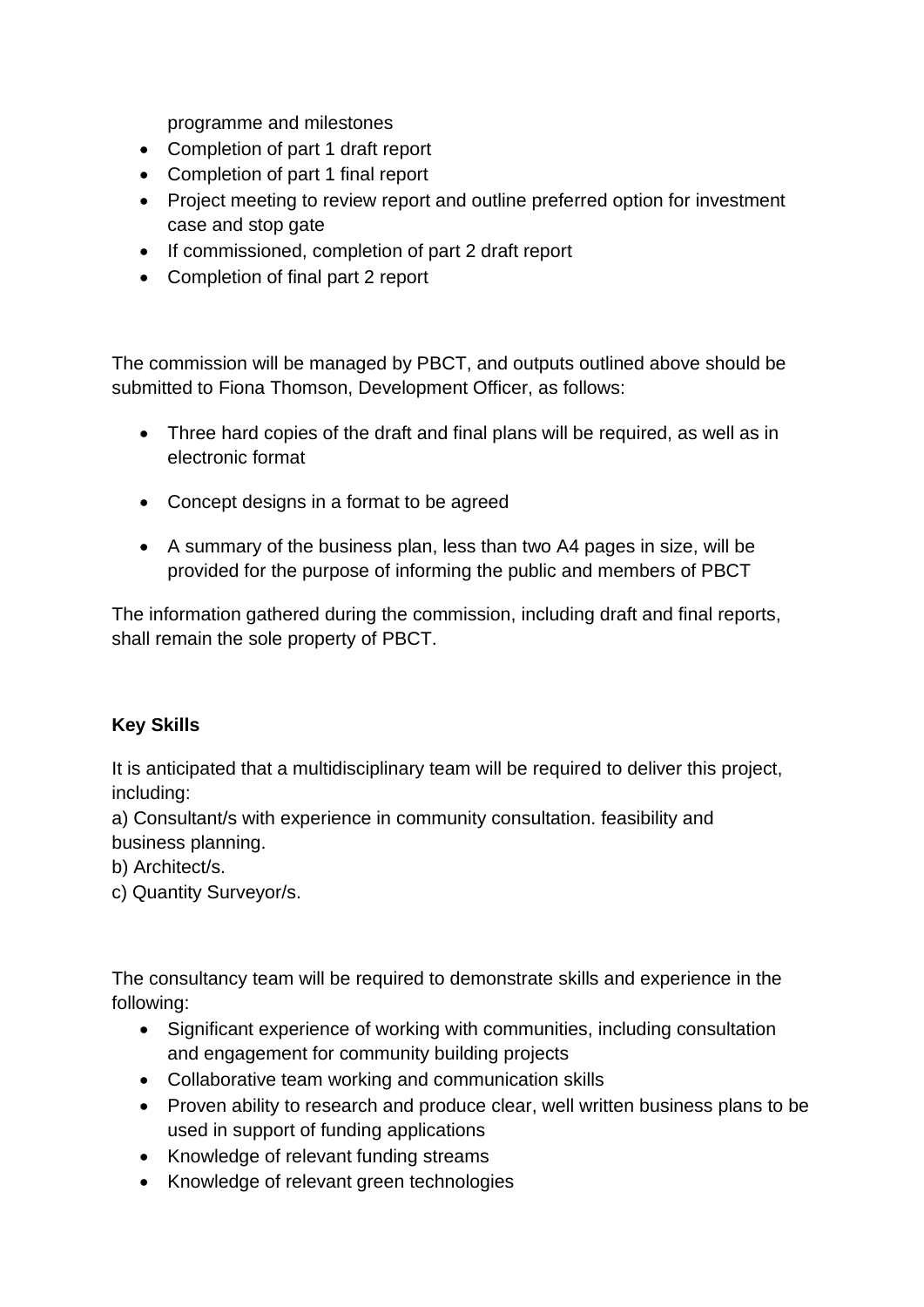- The economy, culture, and heritage of the local area
- Knowledge of the relevant policy landscape
- Experience in the preparation of concept designs which can be used to communicate ideas, generate interest in projects and support future funding bids

#### **Remuneration and conditions**

A total of £29,000 has been awarded to PBCT by the Coastal Communities Fund to deliver Part 1 and Part 2 of the Reimagining Camanachd Square project by December 2022.

On the successful completion of Reimagining Camanachd Square - Part 1, PBCT would look to commission Reimagining Camanachd Square - Part 2, however, these two exercises will be considered separately, and it should not be presumed that both will be awarded to the same contractor(s).

- The work is offered as a fixed-term contract for a consultant / consultancy team for a total fee of £29,000 inclusive of VAT and travel expenses. The fee quote should be split into the two separate pieces of work.
- The successful candidate will be self-employed and responsible for his/her own tax and personal insurance.
- Payments will be made as follows:
	- 50% on receipt and acceptance of draft report, and the remainder upon acceptance of the final report for each piece of work.

#### **Timeline**

The following timeframe for delivery is proposed:

PART 1 - Options Appraisal

| $\bullet$ | Distribute brief to consultants        | W/c 22/11/21       |
|-----------|----------------------------------------|--------------------|
| $\bullet$ | Final date for tender submissions      | 17th December 2021 |
| $\bullet$ | Appointment of consultant              | W/c 03/01/22       |
| $\bullet$ | <b>Briefing Meeting</b>                | W/c 22/01/22       |
| $\bullet$ | Produce draft Options Appraisal        | W/c 23/05/22       |
| $\bullet$ | Present final draft to meeting of PBCT | W/c 06/06/22       |